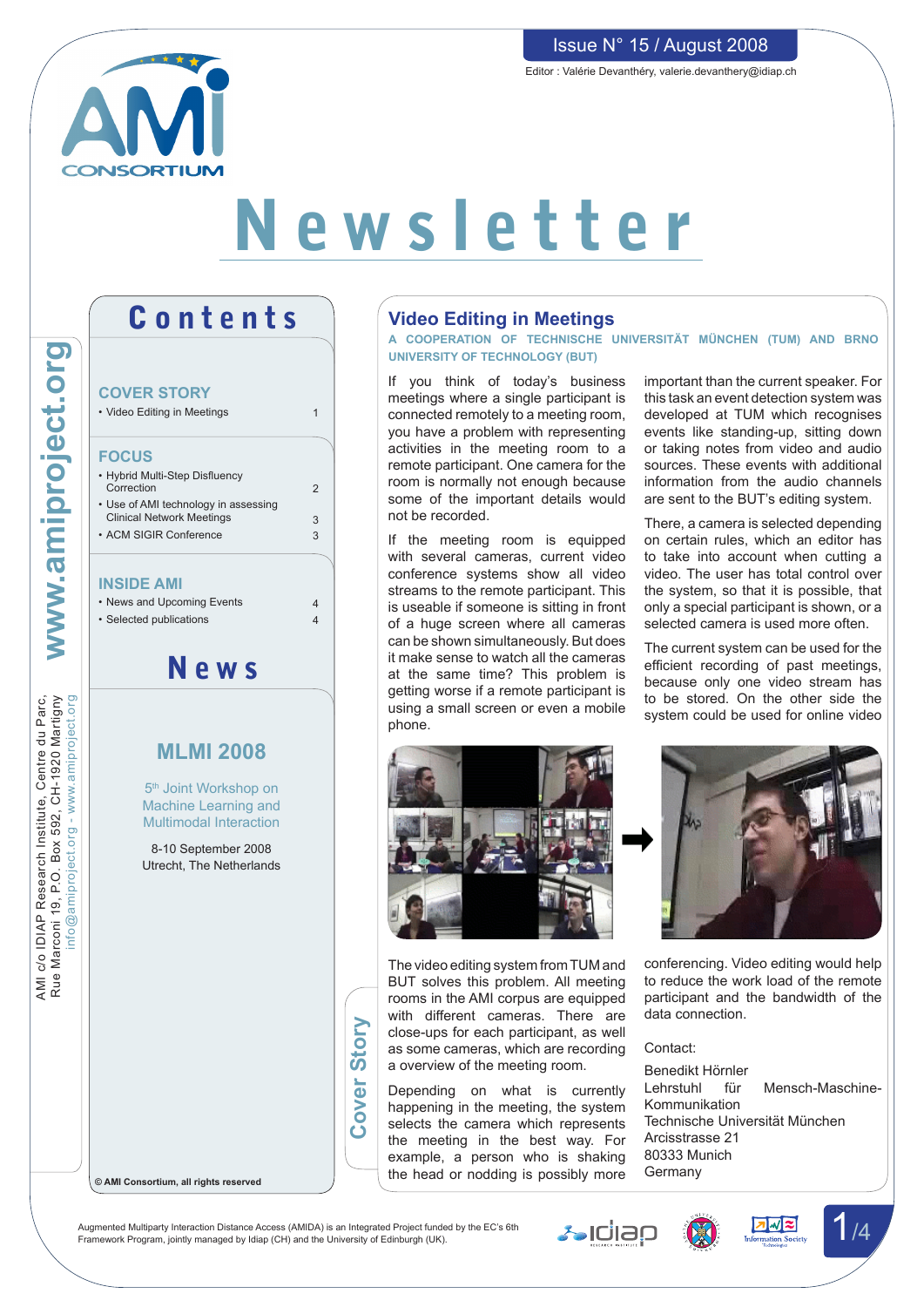## Issue N° 15 / August 2008



Editor : Valérie Devanthéry, valerie.devanthery@idiap.ch

# Newsletter

## **Hybrid Multi-Step Disfluency Correction**

Human speech production and articulation is full of syntactical and grammatical speech errors. The rate of these errors which are often referred to as **disfluencies** typically lies between 5% - 10% of our speech [1] and tend to increase with the speaker's cognitive load [2] (e.g., in business meetings).

While humans are able to filter disfluencies instantly, natural language processing (NLP) systems are often developed for written, grammatical text and thus not able to deal with speech disfluencies. Therefore, an intermediate system that at best should repair or at least mark the disfluent words before the speech gets processed is desirable. An example of an output of such a system is given in the above picture. There, the red marked words are superfluous and can be ignored by the reader while the black words form the speaker's real intended sentence.

This is where GroDi - Get rid of Disfluencies - steps in. GroDi is a hybrid disfluency detection and correction system that has been developed using the classification scheme developed on the AMI corpus (see [3]). The system is able to detect and correct a broad field of different disfluency types, such as repetitions, hesitations, stutterings, etc.

A thorough investigation of the annotated material (so far 40 meetings), showed a heterogeneity of the disfluencies with respect to how the different types can be detected and let to our hybrid detection approach: Easily detectable disfluencies are identified by a simple lexical rule-matching approach while the remaining disfluencies are tackled by sophisticated machine learning techniques. In fact, our system is able to detect more than 56% of

all occurring disfluencies and works faster than real-time. Our next planned step, is to implement a «Hub-version» of GroDi to support the upcoming AMIDA demos with the disfluency correction.

#### *REFERENCES*

- [1] Shriberg, E.: «Phonetic consequences of speech disfluency», In: International Congress of Phonetic Sciences (ICPhS-99), Volume I., pp. 619622, San Francisco, 1999.
- [2] Müller, C., Gromann-Hutter, B., Jameson, A., Rummer, R., and Wittig, F.: «Recognizing Time Pressure and Cognitive Load on the Basis of Speech: An Experimental Study», In UM2001, User Modeling: Proceedings of the Eighth International Conference, pp. 24 - 33, New York - Berlin: Springer, 2001
- [3] Besser, J.: «A Corpus-Based Approach to the Classication and Correction of Disfluencies in Spontaneous Speech», Bachelor's thesis, Computational linguistics institute, University of the Saarland, Germany, 2006

Contact: Sebastian Germesin DFKI GmbH Intelligente Benutzerschnittstellen Stuhlsatzenhausweg 3 D-66123 Saarbruecken **Germany** 

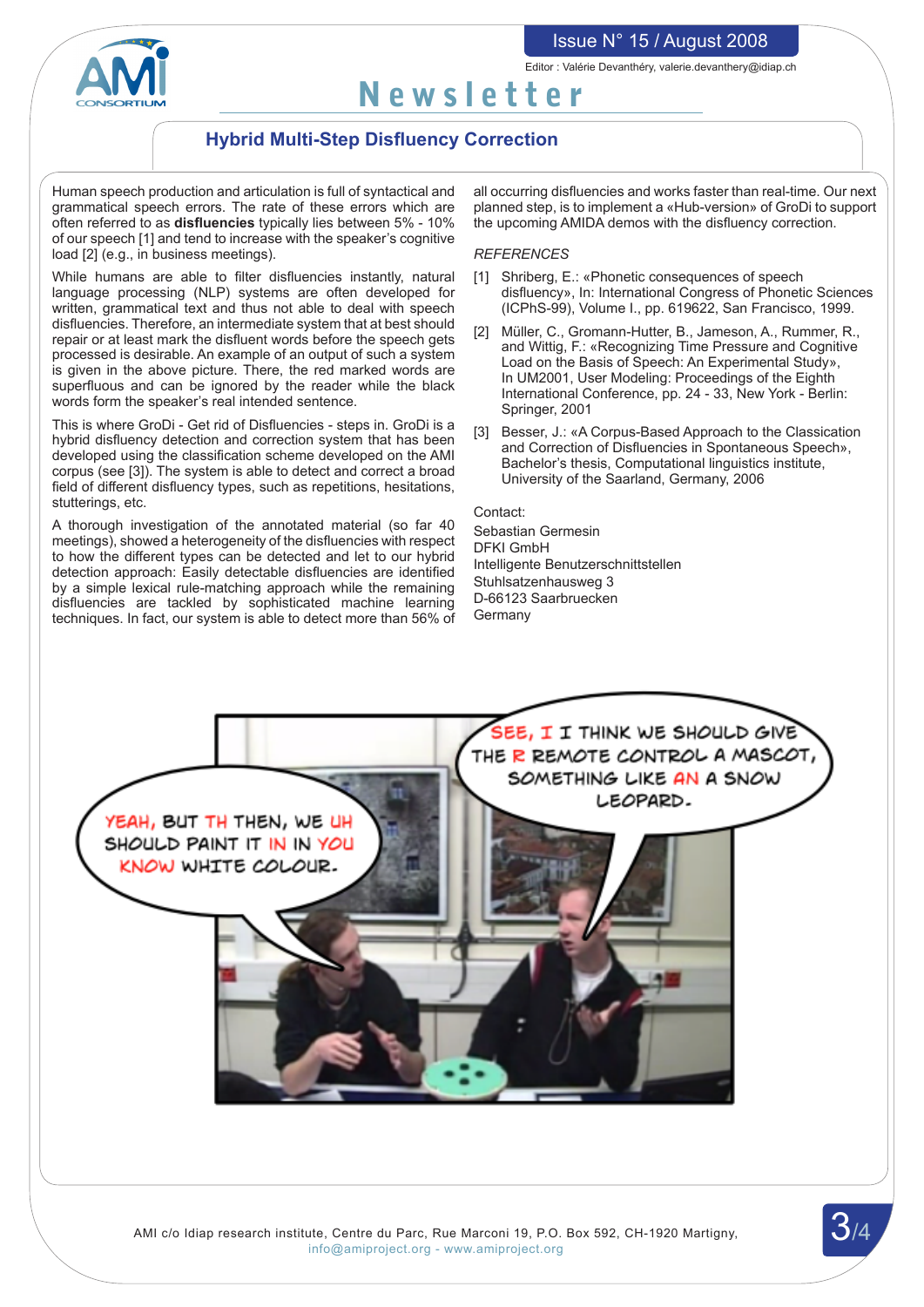



Editor : Valérie Devanthéry, valerie.devanthery@idiap.ch

# Newsletter

## **Use of AMI technology in assessing Clinical Network Meetings**

The CSIRO Australian E-Health Research Centre joined the AMIDA project in August 2007. Since then the project team has undergone a transformation and the new team has started on the research related to the recording and analysis of clinical network meetings. Researchers known to the AMIDA team, Iain McCowan and Darren Moore (both previously at IDIAP), have transferred to new labs within CSIRO.

The new research team members are Simon Locke (Post Doctoral Fellow, funded under the Australian Government International Sciences Linkage scheme), Hazel Harden (PhD student, funded

by Griffith University and CSIRO) and David Wang (PhD student, funded by Queensland University of Technology and CSIRO) and David Hansen (as project manager).

The new team has started the research of using AMI technologies to support clinical network meetings. Clinical network meetings are used to lead health system change. They involve participants, mainly clinicians, from a variety of backgrounds, addressing a

particular issue or need in health care. The meetings, which have shared leadership where organisational structure is irrelevant, are vital to changes in the delivery of health care. Hence, early identification of those teams which are likely to be successful can greatly enhance the final outcome of a project.

Hazel's PhD is focusing on social psychology aspects of team interaction, which will involve manual encoding of the video recording of team meetings. Hazel will be using the methodology of interaction process analysis, a technique for studying interaction in small groups. Coding schemes classify communication acts and deliver positivity/negativity, inquiry/advocacy, and other/self

ratios. Simon will focus on automating this interaction encoding as far as possible from recorded audio, either directly encoding or by looking for proxy signals in the conversation.

The team has purchased eight Apple iPod nano (3rd Gen.) equipped with Belkin TuneTalk amplifier and Sony ECM-C115 lapel microphone to record audio from each individual during meetings, for automatic encoding. As well as helping Hazel to manually encode video, Simon has synchronised the multiple audio streams using mutual information and is examining how to identify who is speaking from the multiple audio streams.

> Future work by Simon will involve more complex analysis of the multiple audio streams. David Wang, during his PhD, will be researching speaker segmentation and clustering from a single audio stream, with help from the other team members.

> The team will also investigate automated structuring and summarisation of medical concepts in edited speech transcripts using natural language processing techniques.

> As well as our new researchers joining the team, the CSIRO Australian e-Health

Research Centre has just moved to its brand new site at the University of Queensland, Royal Brisbane and Women's Hospital. For further information visit: *http://aehrc.com*.

Contact: CSIRO E-Health Research Centre Dr David Hansen UQ CCR Building 71/918 Royal Brisbane and Women's Hospital Herston, Queensland 4029 Australia

## **ACM SIGIR Conference**

20-24 July 2008, Singapore

#### **SIGIR Conferences**

SIGIR is the major international forum for the presentation of new research results and for the demonstration of new systems and techniques in the broad field of information retrieval (IR).

#### **The Conference included:**

- Technical Sessions comprising plenary sessions and talks with topics of interest covering original research contributions relating to IR.
- Posters as an opportunity for researchers to present latebreaking and new ideas in a relaxed, interactive setting.
- Panels will consist of discussions on timely and controversial topics.
- • Technical Demos will include leading edge work in every area of IR technology and its application.
- State-of-the-Art Tutorials by leading experts will precede the technical program. The full- and half-day offerings will span a wide variety of topics.
- • Day-long Workshops on topics of great current interest to members of the IR research community will take place after the technical program.
- The Doctoral Consortium is a venue for doctoral students to present their research and receive feedback from members of the IR research community.

More information at: *http://ilps.science.uva.nl/SSCS2008*

Contact: Dr Wessel Kraaij TNO Information and Communication Technology PO BOX 5050 2600 GB Delft